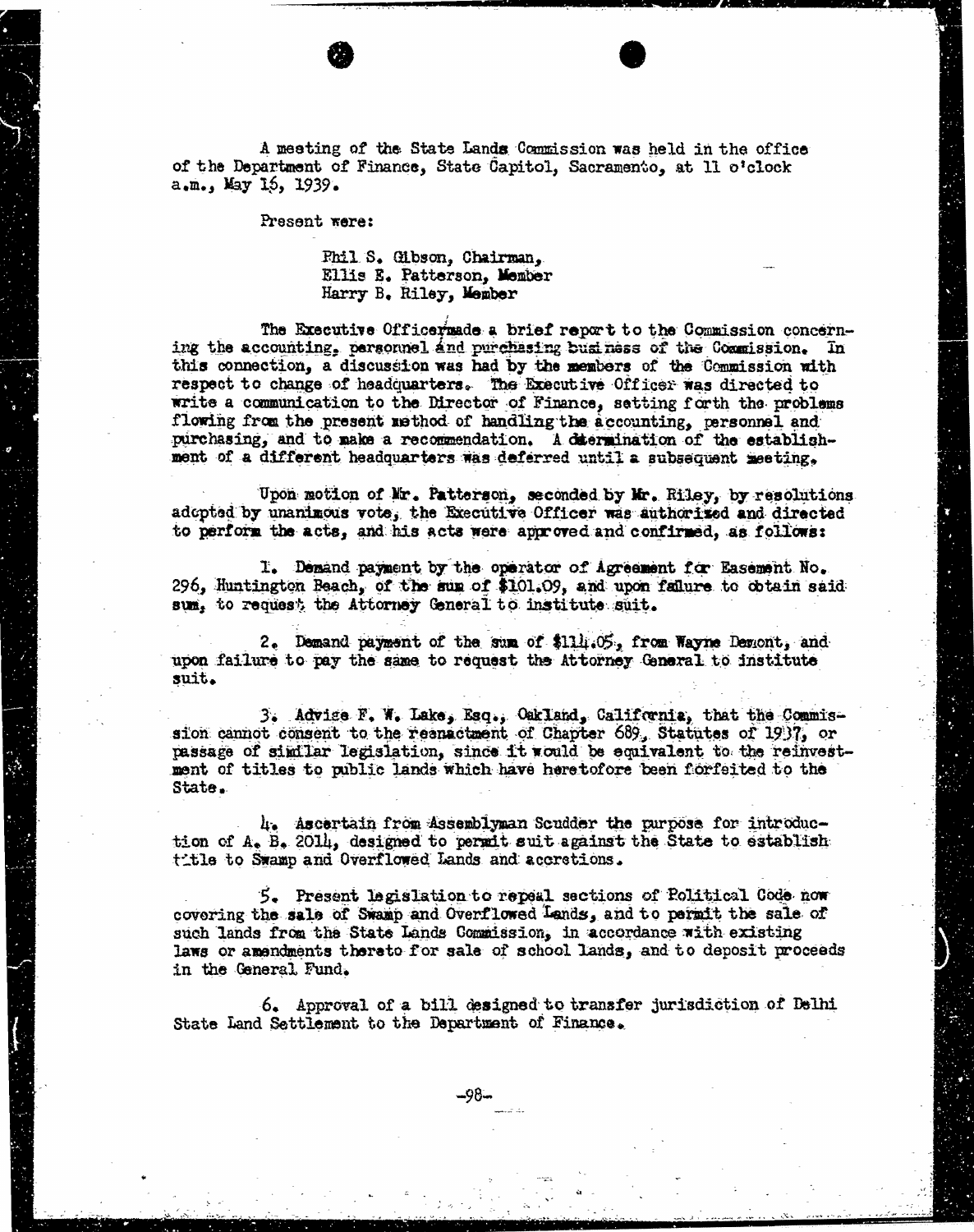7. Approval of legislation to qualify the Metropolitan Water District, a public corporation, and other public and quasi-public corporations, as eligible to become permittees and lessees under the "State Lands Act of 1938", but disapproval of any legislation whereby reservation of one hundred percent of the minerals would be waived in favor of the Metropolitan Water District, or any public or quasi-public corporation.

 $8.$  Disapproval of the granting of an easement to United States Government at Point Hueneme, whereby the State would limit itself to the granting of any easement for the erection of a structure or structures which might impair the effectiveness of the light.

9. Extension until July 1, 1939, of the time within which con-<br>struction would be commenced under Application No. 48, for the construction of a groin in Santa Barbara County.

10. Approval of plans and specifications submitted by lessee of State Oil and Gas lease No. 17, Summerland, upon condition that such approval should not be construed as an obligation of the State to extand the term of said lease.

11. Direction of investigation to determine whether the operators of Agreements for Easements Nos.  $293, 308, 323,$  and  $324,$  Hunti Beach, made bona fide efforts prior to May 3, 1939, to place respective wells on production, and if not, whether these operators now have plans for restoring production.

12. Consent to the abandonment of well described in Agreement for Easement, No. 327, Huntington Beach, upon the erudition that the grantee quitclaim all his right, title and interest in and to the well described in Agreement for Easement No. 327, Huntington Beach, from ordinary high water mark soaward, to the State.

13. Raquest to the Director of Finance that he execute an ease- ment to Industrial Fuel Supply Company for crossing for gas pipe line purposes, upon paytint of twenty cents per foot, and for a term of twenty years, with recapture in the State in the event of non-user for a period of any one year.

14. Direction of investigation by reason of failure of Victor F. Christiansen to execute lease and pay annual rental of \$64.00, for certain property described in lease Application No. 709.

15. Execution of lease under Application No. 727, to J. H. Jack-<br>son, for premises described as Lots 1, 2, and 3 and SWA of NEA of Sec. 36, T. 29 S,, R. 13 E., M.D.M., San Luis Obispo County, State of California, for the period of three years at a rental of \$60.00 per year.

16. Issuance of duplicate Certificate of Purchase and execution of certificate to the Governor requesting execution of patent to F. C. Sheuler, covering land described as  $NW_2^2$  of  $NW_3^1$  of Sec. 36, T. 38 N., R. 10 W., M.D.M., under Location 2049, Humboldt Land District.